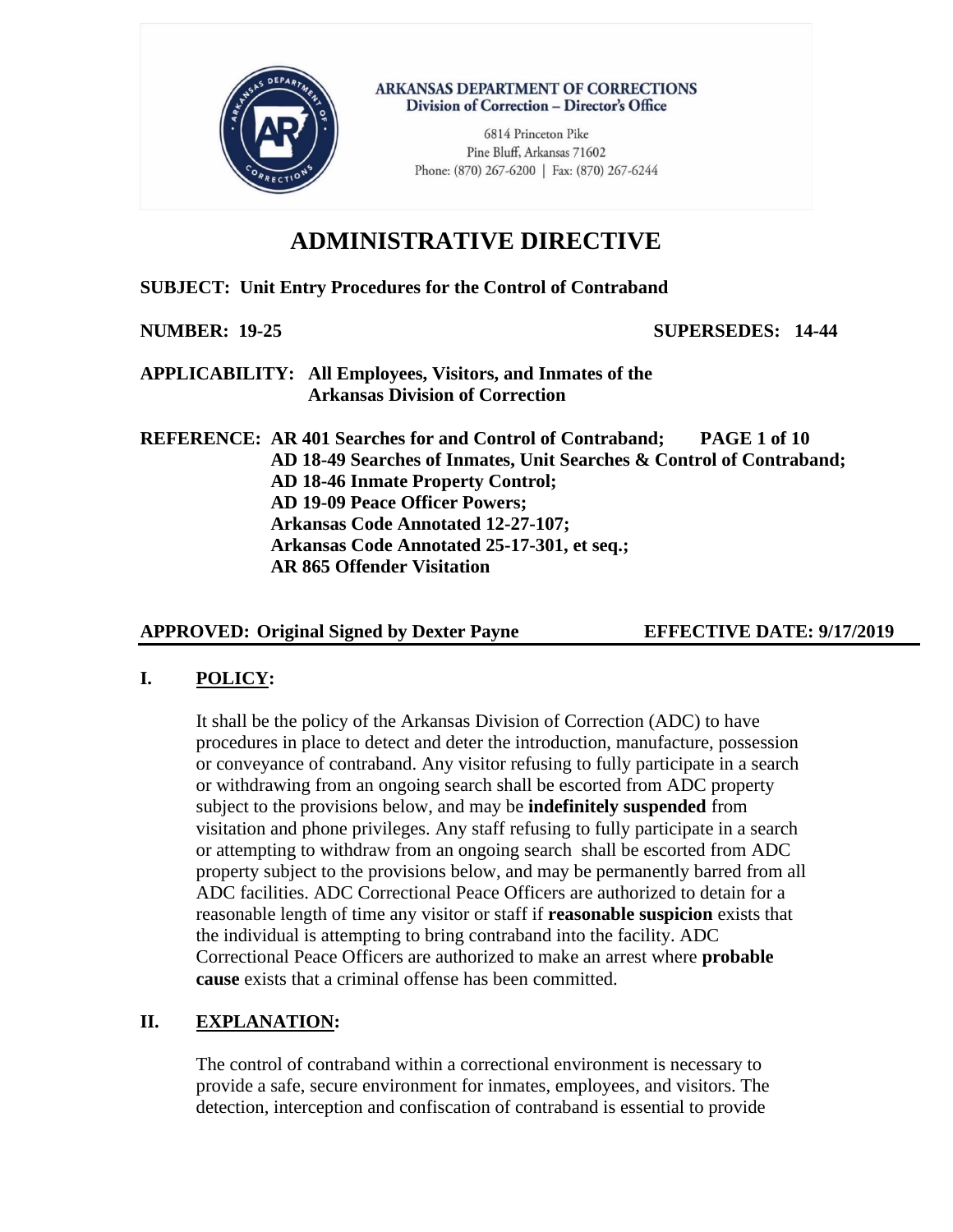security and good order in the institution and is required to protect the public, staff and inmates.

## **III. APPLICABILITY**

The policy applies to all unit employees, inmates, visitors, and others who enter, or attempt to enter, any ADC Unit or Facility.

## **IV. DEFINITIONS**

As used in this Administrative Directive, the following definitions apply:

- A. Anomaly: Something that is peculiar, irregular, or difficult to classify. For purposes of this policy, it refers to an item that does not appear to be part of an individual's body or item of clothing.
- B. Contraband: Any item or items determined by the Board of Corrections or Arkansas Department of Correction to jeopardize the safety, security, or good order of its institutions, including but not limited to items which are illegal or banned by any relevant policy.
- C. Staff: All ADC employees, volunteers, contract medical and mental health employees, Arkansas Correctional School employees and employees of Riverside Vo-Tech.
- D. Inmates: Persons incarcerated in the ADC .
- E. Visitor: Any individual who is neither an inmate nor staff, including but not limited to inmate family members or friends, vendors, state officials, law enforcement, members of the media, etc.
- F. Strip Search: An unclothed body search, which requires the person to remove his or her clothing in conformance with approved procedures and professional practices. A strip search of a visitor or staff will be performed by staff of the same gender as the person being searched.
- G. Pat Search: A clothed body search consisting of an individual's garments, and personal effects ready at hand, the body's surface, and area within the individual's immediate control. The pat search of staff may be performed by an employee of either gender. The pat search of a visitor should be by an employee of the same gender.
- H. Reasonable Suspicion of Possession of Contraband: Circumstances based upon observation, use of screening devices and knowledge of reasonable and articulable facts sufficient to cause a reasonable person to conclude that the person entering, or attempting to enter, a ADC unit or facility may possess contraband.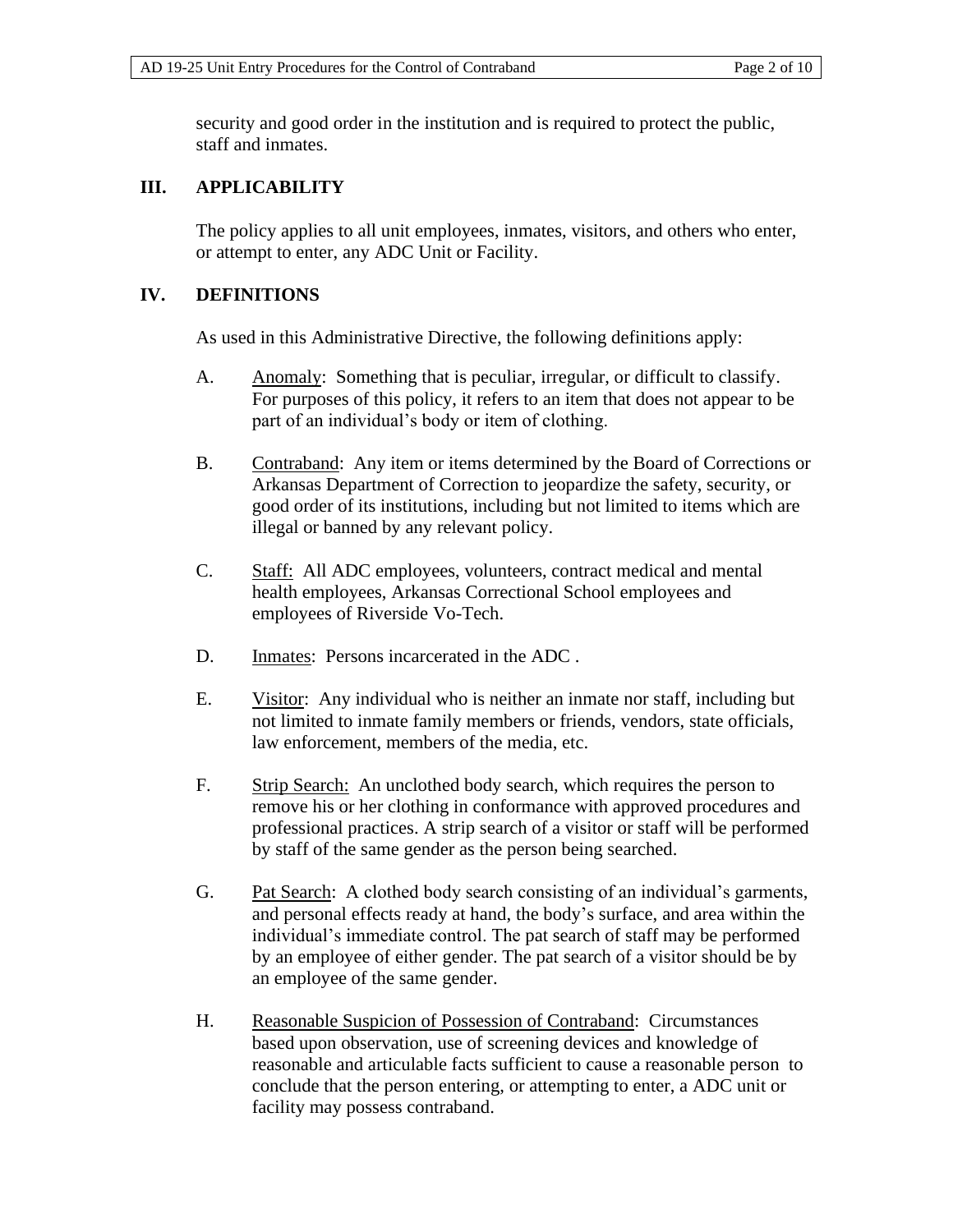Factors for determining Reasonable Suspicion may include but are not limited to:

- (1) Demeanor of the person ;
- (2) Gait and manner of the person;
- (3) Whether the person is carrying and/or attempting to conceal any article or object;
- (4) Manner of dress;
- (5) Apparent effort to avoid identification or confrontation by officials;
- (6) The time of day or night the person is observed;
- (7) Information obtained from monitored conversation;
- (8) Information received from background checks;
- (9) Information obtained from reliable informants or third parties;
- (10) The results of the use of screening devices (see Definitions
- J,K,L,M,N below) with respect to the person and
- (11) Whether the individual is consorting with others whose conduct is "reasonably suspect".
- I. Probable Cause: A level of reasonable belief based on facts that can be articulated and would warrant a person of reasonable caution to believe that a criminal offense has been committed.
- J. Metal Detector: An electronic device used for detecting the presence of metallic objects.
- K. Cell Tower: An electronic device used to detect ferrous metals used in production of electronic items such as cell phones.
- L. Advanced Imaging Technology: A device used to safely screen an individual for both metallic and non-metallic contraband that may be concealed under clothing or within the body.
- M. Handheld tools: An electronic device used to screen for contraband, including a metal detector, cell phone detector, or other electronic device that can be easily held and manipulated by staff in searching a particular area of an individual, packages, or possessions.
- N. Ion Scanner: A device used to screen for drug residue on hands or other objects.

### **V. ENTRY PROCEDURES**

A. Any individual seeking entry into any Unit or Facility of the ADC must successfully navigate all physical and electronic security checkpoints, except members of the Parole Board, Board of Corrections, the Arkansas General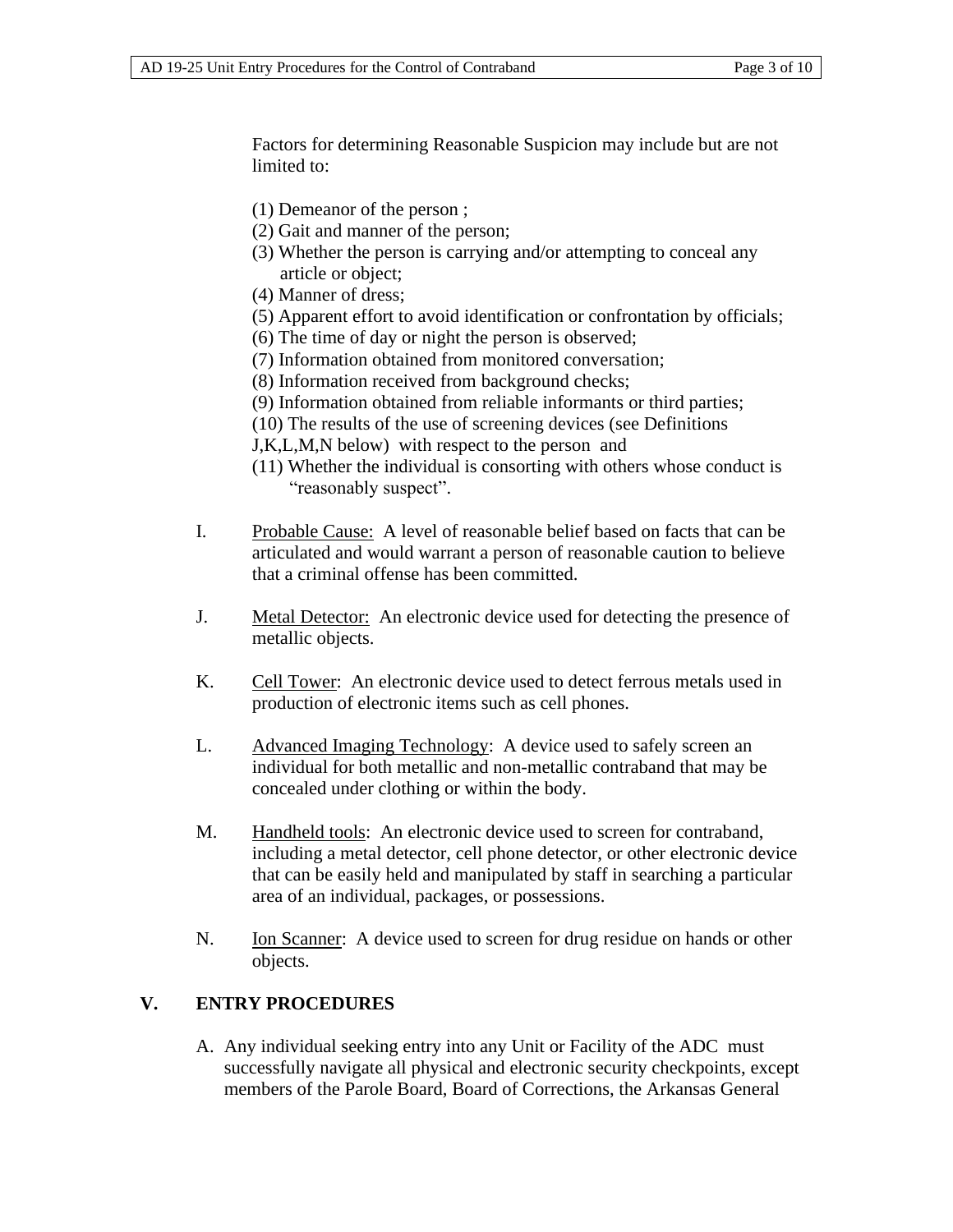Assembly, Governor's Office, law enforcement officers requested to assist the Department, and those individuals allowed by the Warden. These excepted individuals will be met at the Entrance Building by a Deputy Warden or Warden for escort into the Unit or Facility when clearance of the electronic security checkpoints is not required by the Warden.

- 1. Physical and electronic checkpoints may include but are not limited to the following:
	- a. Walk-through and/or hand-held metal detectors, cell towers and/or hand-held cell phone detectors, and Advanced Imaging Technology;
	- b. Searches of persons, clothing and other personal items;
	- c. Ion scanning devices;
	- d. Drug interdiction and detection dogs; and
	- e. Any other electronic or advanced technological devices obtained and authorized by the ADC.
- 2. It is important for individuals to realize personal clothing choices containing metal (for example, snaps, buttons, buckles, under wires or support materials) may cause the electronic detectors to alarm.
- 3. No person, unless specifically exempted, will be allowed entry into any ADC facility without being able to clear the security screening utilized by that facility.
- 4. Failure to fully cooperate and comply with all entry procedures, including the verbal instructions of entry personnel by an employee will be subject to appropriate disciplinary action, up to and including termination of employment. Failure to fully cooperate and comply with all entry procedures, including the verbal instructions of entry personnel, by visitors will result in such visitor's indefinite suspension from the inmate's visitation and phone lists.
- 5. Any person entering ADC property is subject to having their vehicle searched at any time, including entry and exit of the property.
- 6. Individuals, as well as packages and other non-vehicular items entering and leaving the facility, may be searched by visual and physical searches including electronic methods of inspection, inspections/searches by canine teams including drug dogs, and any of the other electronic or advanced technologies obtained and authorized by the ADC for use in searches.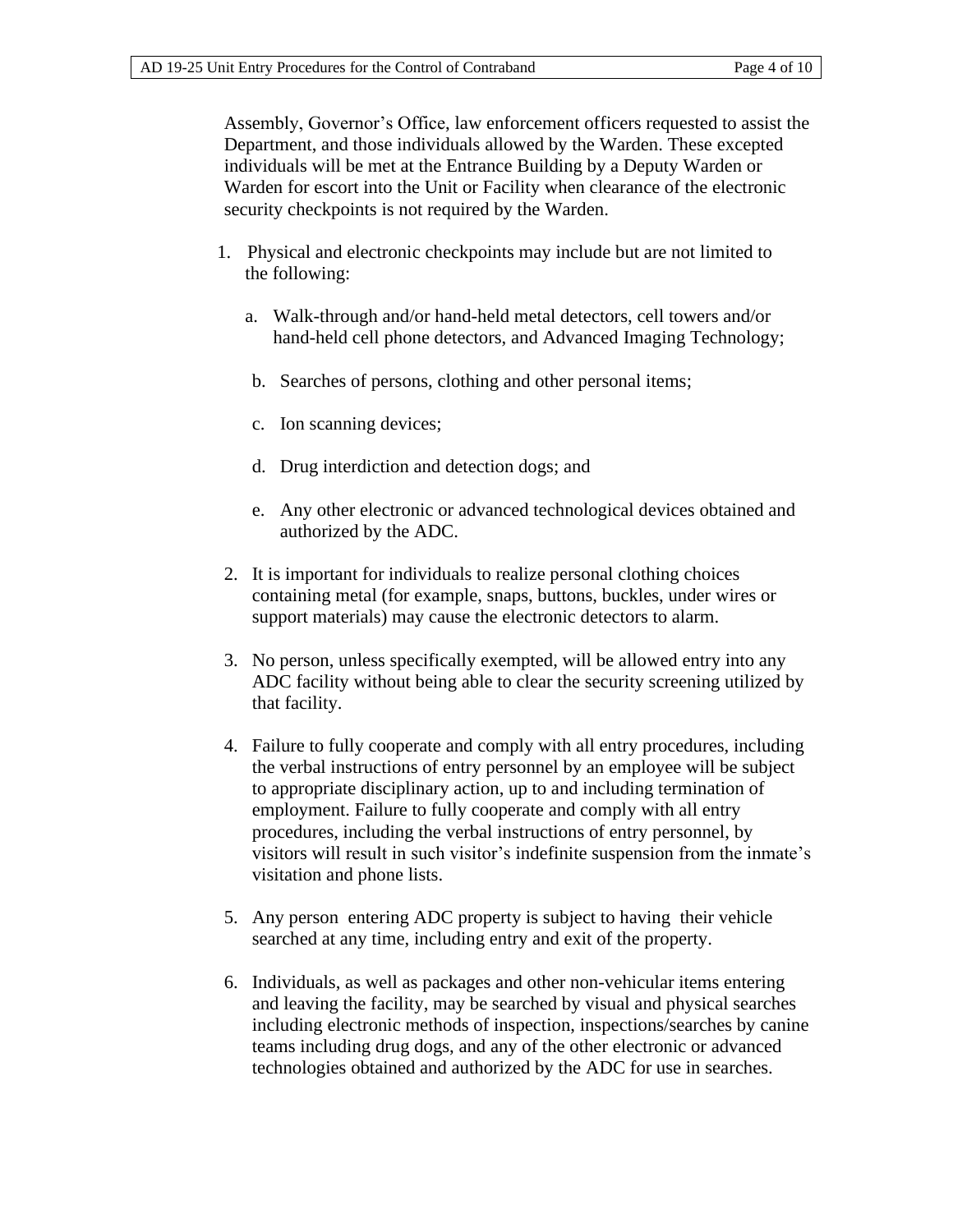7. The following WARNING shall be posted in a prominent location in the entry of each unit and facility, to include the sally port. The terms of this WARNING are deemed to be a part of this Administrative Directive and all persons entering, attempting to enter, or presenting himself or herself for entry to a unit or facility shall be subject to this WARNING.

WARNING: This facility uses a variety of electronic scanning devices to detect the presence of contraband. The detection, interception and confiscation of contraband is essential to provide for the security and good order of the institution and is required to protect the public, staff and inmates. All persons must realize that personal clothing choices containing metal (for example, snaps, buttons, buckles, under wires or support materials) may cause the electronic detectors to alarm.

Any visitor unable to successfully clear all of the security checkpoints will be **denied entry** and will be **suspended from the approved visitation list.**

Contractual agent visitors unable to successfully clear all security checkpoints will be **denied entry** and may be **barred from all ADC facilities.**

A staff member unable to clear all of the security checkpoints after following all entry procedures as directed by entry staff will be denied entry and **will be subject to disciplinary action, including termination**. **.**  Staff members will not be allowed to voluntarily end the attempt to clear security checkpoints and return at a later time. Any staff member attempting to withdraw will be subject to disciplinary action, which in this case is **termination for insubordination.**

All vehicles entering ADC property are subject to search at any time.

## **VI. ENTRY PROCEDURES FOR UNITS OR FACILITIES WITH X-RAY, METAL DETECTORS, ION SCANNING, ADVANCED IMAGING TECHNOLOGY, AND/OR CELL TOWERS**

#### **1. STEP ONE**: **X-ray of personal property:**

- a. Upon entry into the Entrance Building a person shall remove and place all items from pockets and/or person into the designated container. This includes, but is not limited to, jackets, coats, shoes, belts, food, jewelry, money, and any other item as directed by entry personnel.
- b. The container will be placed in the X-ray machine for scanning.
- c. All articles will be scanned utilizing the X-ray machine and searched by the Screening Officer to ensure there is no contraband /or unauthorized articles entering the facility. Any contraband discovered at this step will be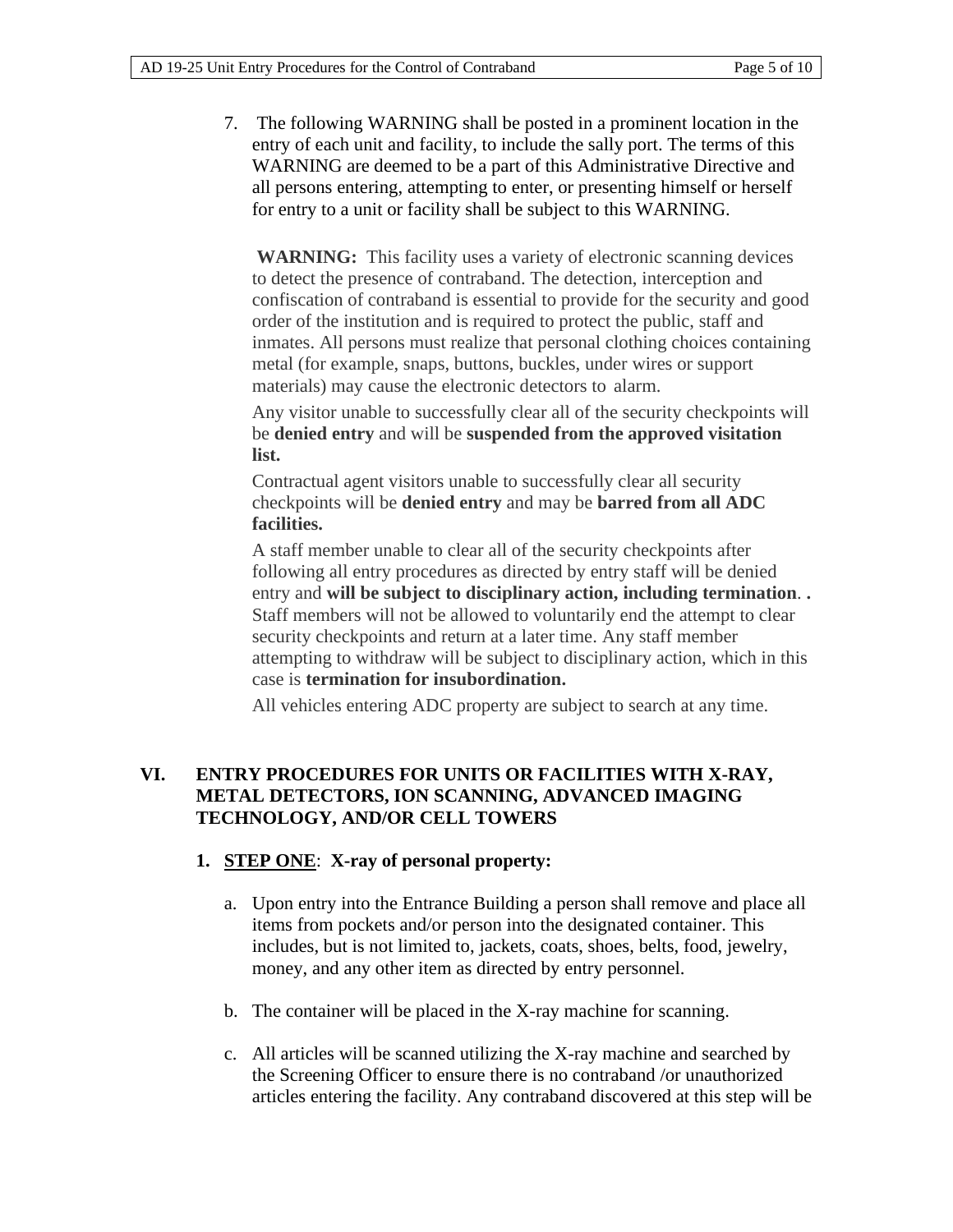confiscated and the individual will not be allowed access to the facility without the approval of the Warden or designee.

- d. Although it is essential that all searches are thorough and systematic, it is equally important that no damage, loss, or abuse occurs to any personal property. Any such loss or damage that is determined to be through neglect may result in disciplinary action against the negligent employee(s), and such employee may be liable for the cost of replacement of such items. Any item seized as contraband shall be properly documented.
- **2. STEP TWO**: **Walk-through Metal Detector.** When instructed by the Screening Officer the person will enter the Walk-through Metal Detector. If cleared by the Screening Officer the individual will proceed to the Pat Search area. However, if an alarm activates on the Walk-through Metal Detector the person will step back and remove any other metallic objects. A person will only be allowed three (3) attempts to successfully clear the Walk-through Metal Detector. If unsuccessful after the third and final attempt, the Warden or designee will be contacted. Then the person will be asked to submit to a Pat Search and a Cell Phone Tower screening. If the person fails to clear either screenings, proper documentation will be prepared using a 005. A visitor will then be given an opportunity by the Warden or designee to submit to a Strip Search. An employee may be required to submit to a Strip Search.
- **3. STEP THREE**: **Advanced Imaging Scanner.** When instructed by the Screening Officer, the person will walk into the Image Screening Unit, stand in the designated area and follow the instructions of the Screening Officer. Any anomalies identified by the Image Screening Unit will result in a search by staff. Any items discovered on the person being screened will be removed by that person and handed to the Screening Officer for examination. If the item is contraband it will be confiscated and the Warden or designee will be contacted. The person will then be required to be screened again. If a clear image is presented, the person will continue to the Pat Search area. If a clear image is not presented, the person will be searched again in the area containing the anomaly to confirm whether there is anything present. The area will be searched first by a Pat Search, and if the area cannot be determined to be clear of any contraband, the Warden or designee will ask a visitor to submit to a Strip Search. An employee may be required to submit to a Strip Search.
- **4. STEP FOUR: Pat Search.** All persons entering the facility will submit to a Pat Search. If no contraband is found during the Pat Search the person will be allowed to proceed to the next entrance screening step. If contraband is located or detected by the Searching Officer, the Warden or designee must be immediately contacted and the person will not be allowed to enter the facility without further screening which may include a Strip Search. The person may also be detained for a determinable amount of time dependent upon the decision of the Warden or designee.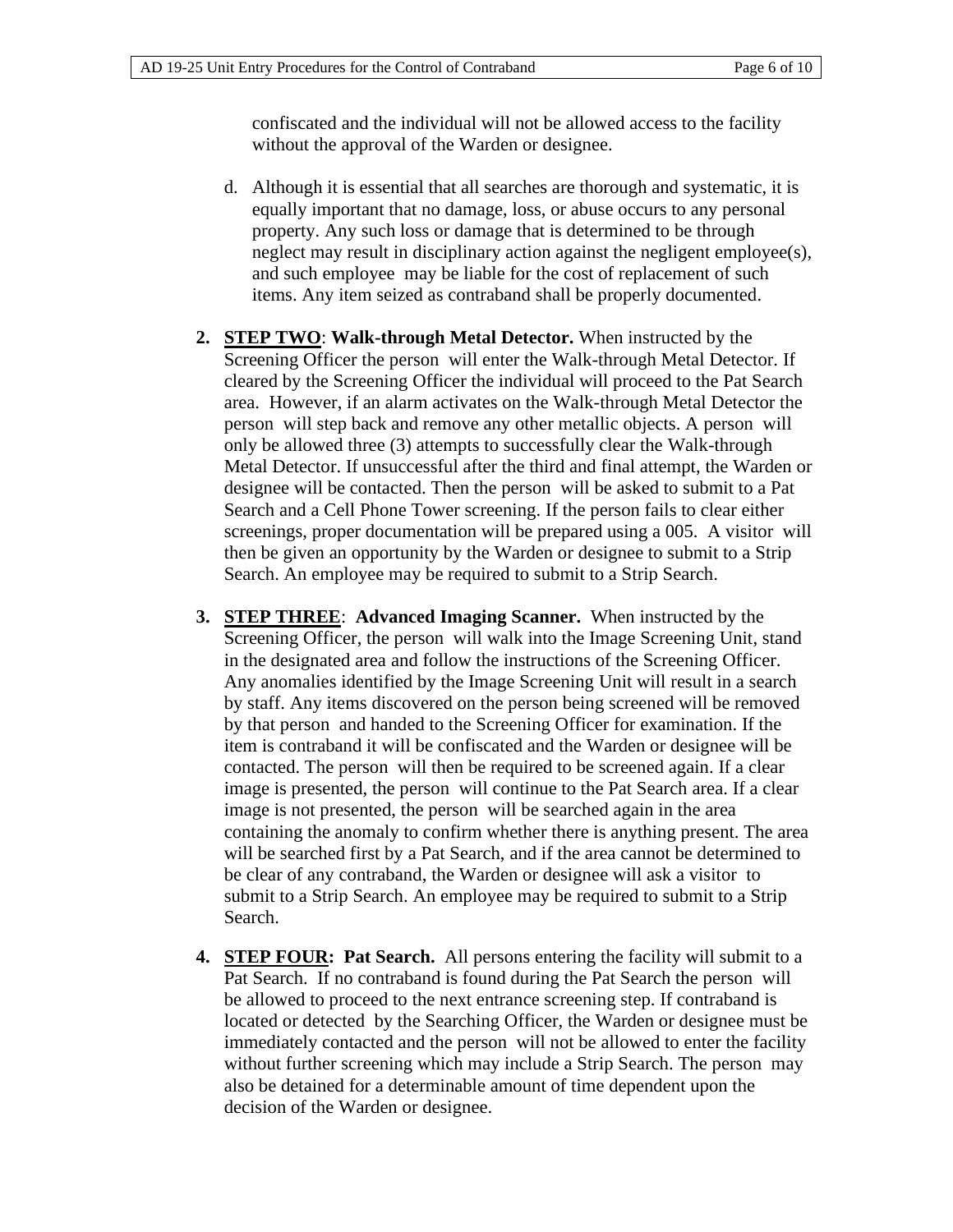**5. STEP FIVE**: **Cell Phone Tower.** When instructed by the Screening Officer, the person will move to the Cell Phone Tower's designated box area. He or she will be required to turn or rotate their body a full 360 degree circle while remaining in the designated box. The Cell Phone Tower utilizes an alarm system that works in conjunction with a light system in detecting the presence of contraband cell phones.

**"Green Light"** designates the individual is cleared for entry. He or she will be allowed to retrieve their personal property, log in and enter the building.

**"Yellow Light"** designates caution because some metal is present, but not necessarily a cell phone. Staff will attempt to locate the metal using a handheld metal detector. Once located, the item(s) will be removed.

**"Red Light and/or Auditory Alarm"** designates a "POSITIVE" alert for the presence of a cell phone and/or cell phone components. Staff will attempt to locate the metal using a hand-held metal detector; once located, the item(s) will be removed.

**Note:** Should a yellow light, red light, and/or auditory alarm appear/sound, the person will step out of the designated box, re-check and remove any relevant items and return to the designated box for another screening. Upon showing of a "Green Light", he or she will be allowed to retrieve their personal property, log in and enter the building. If a "Red Light" or "Yellow Light" is indicated, the Warden or designee will be contacted. After the additional screening, the results of failing to clear the Cell Tower will be documented with a 005. A visitor will be given an opportunity by the Warden or designee to submit to a strip search. An employee may be required to submit to a Strip Search.

**6. STEP SIX: Strip Search.** If the visitor is requested to submit to Strip Search and agrees, he or she will be escorted to a private area by a person of the same gender, who will perform the search. An employee may be required to submit to a Strip Search. All Strip Searches shall be conducted in an area separate and private from inmates and other staff, if possible, and in such a way as to ensure tact, privacy, and a minimum of embarrassment. If contraband is discovered, it will be taken by security staff and the person will be allowed to dress. Established procedures will be followed in dealing with the person and the contraband. If no contraband is found, the individual will be allowed to dress and proceed. If a visitor refuses the Strip Search, he/she will be denied entry and suspended from the inmate's visitation and phone list. If an employee refuses a request or directive to submit to a Strip Search, or attempts to withdraw from the entry procedure, he/she will be subject to disciplinary action, up to and including termination. Strip Searches may be requested only when **reasonable suspicion** exists that the visitor is attempting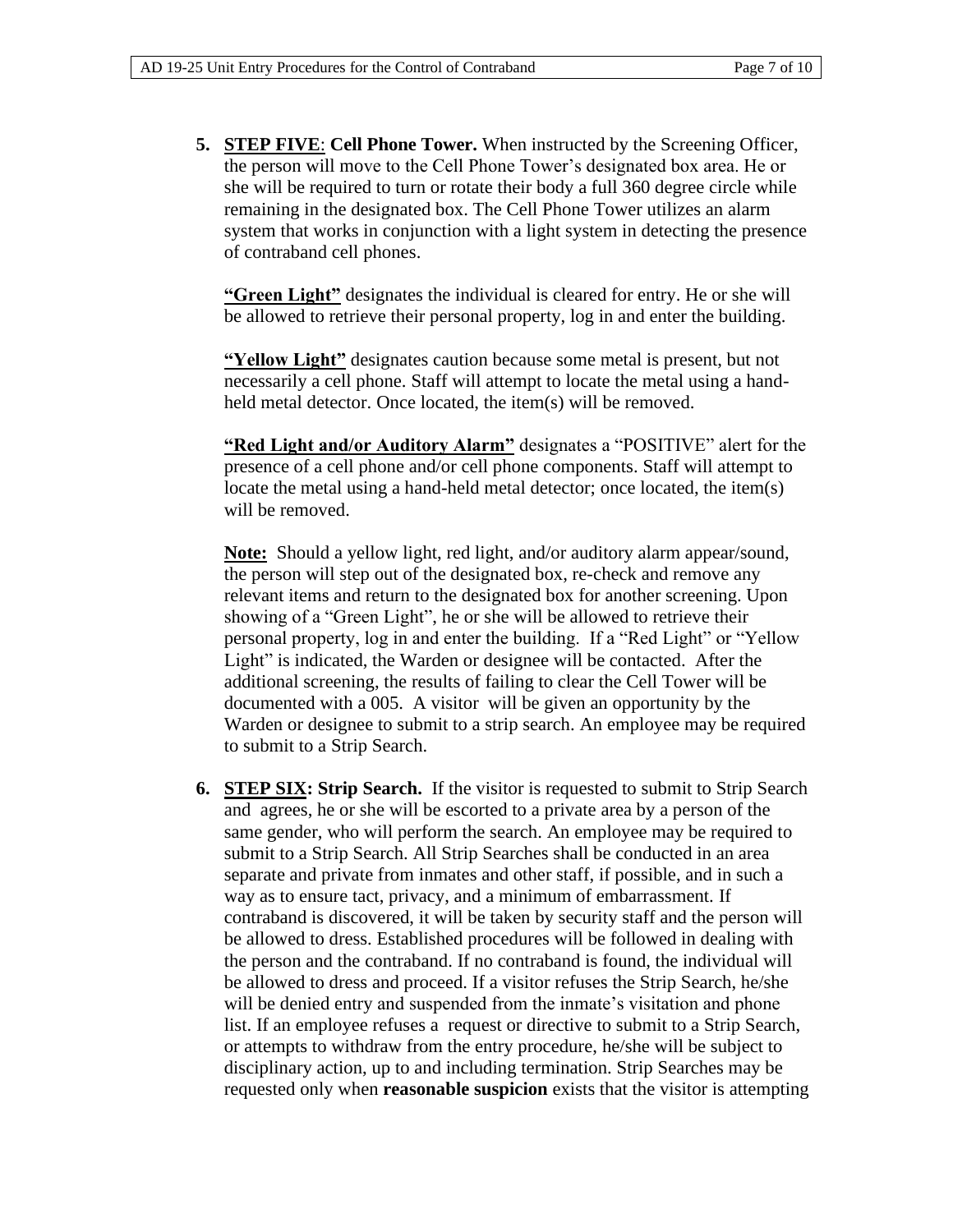to bring contraband into the facility. Strip Searches of visitors will not be conducted indiscriminately and must be authorized by the Warden/Center Supervisor or, in their absence, the Deputy Warden or appropriate Deputy Director, or Director. Visitors under the age of eighteen will not be subjected to a Strip Search without the consent of the visitor's parent or guardian.

## **VII. SPECIAL INSTRUCTIONS**

**Medical Restrictions:** Bypassing any security point due to medical restriction must be authorized by the Warden or designee.

- A. Persons with Internal Medical Devices such as a pacemaker or a defibrillator will notify the Screening Officer immediately upon entry. That person must provide a recent signed statement from a physician in good standing. The person will be scanned by the Advanced Imaging Scanner, if available.
- B. All forms of electronic scanning, Metal Detector, Cell Tower and Imaging Technology, may be used on pregnant females. In the event a pregnant person (employee or visitor) presents a recent signed statement in advance of seeking entry into the facility from a physician in good standing that the person cannot be screened by any of the electronic scanning equipment: metal detector, cell tower or advanced imaging technology, the person may be subjected to a Pat Search, or a Strip Search.
- C. Any persons with valid and approved medical excuses will be searched by means that have been identified and authorized by the Unit Warden or designee, based on their provided medical information. This may be any combination of the search procedures identified in this policy. If no contraband is found the person will be allowed to enter into the facility and proceed. If contraband is found, the person will be detained and the Warden and/or designee will be immediately advised.
- D. A list of all excused employees will be kept in a separate file within the  $-$ Warden's office. Their medical statements will be kept in their medical file in the Human Resources Office as provided by policy.

## **VIII. CRIMINAL CHARGES**

The introduction of contraband is grounds for arrest. ADC Institutional Correctional Peace Officers are authorized to make an arrest where probable cause exists that a criminal offense has been committed.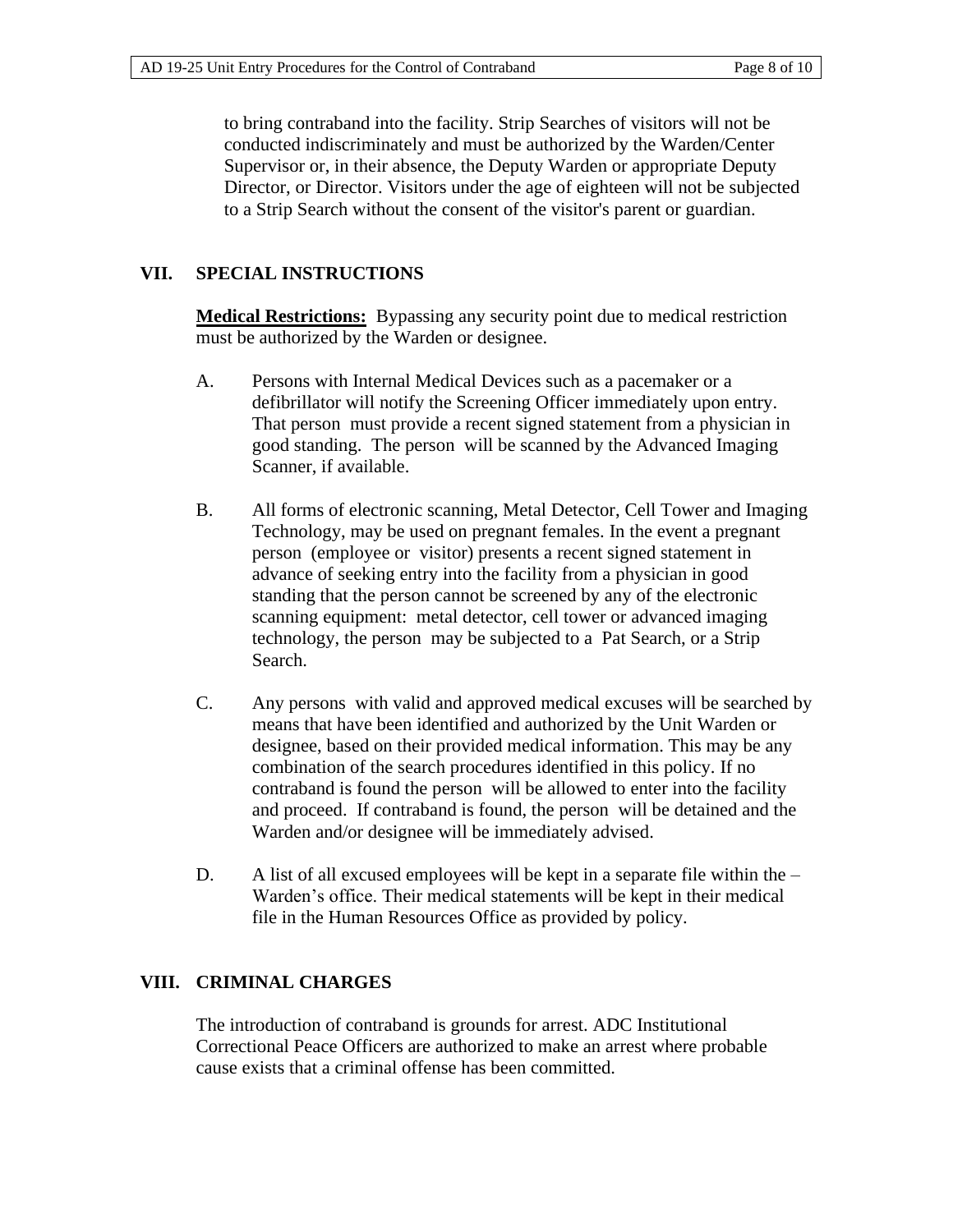## **IX. ENTRY PROCEDURES FOR INMATES**

Inmates entering the Sally Port search area are subject to and will submit to any or all of the following searches:

- 1. Pat Search
- 2. Strip Search
- 3. Metal Detector screening
- 4. Cell Phone Detection Tower screening
- 5. Advanced Imaging Technology
- 6. Body Cavity Search, see AD 11-65

#### **NO INMATE WILL BE ALLOWED TO ENTER THE BUILDING WITHOUT SATISFACTORILY COMPLETING EACH STEP.**

## **Frequently Asked Questions for the Adani CONPASS**